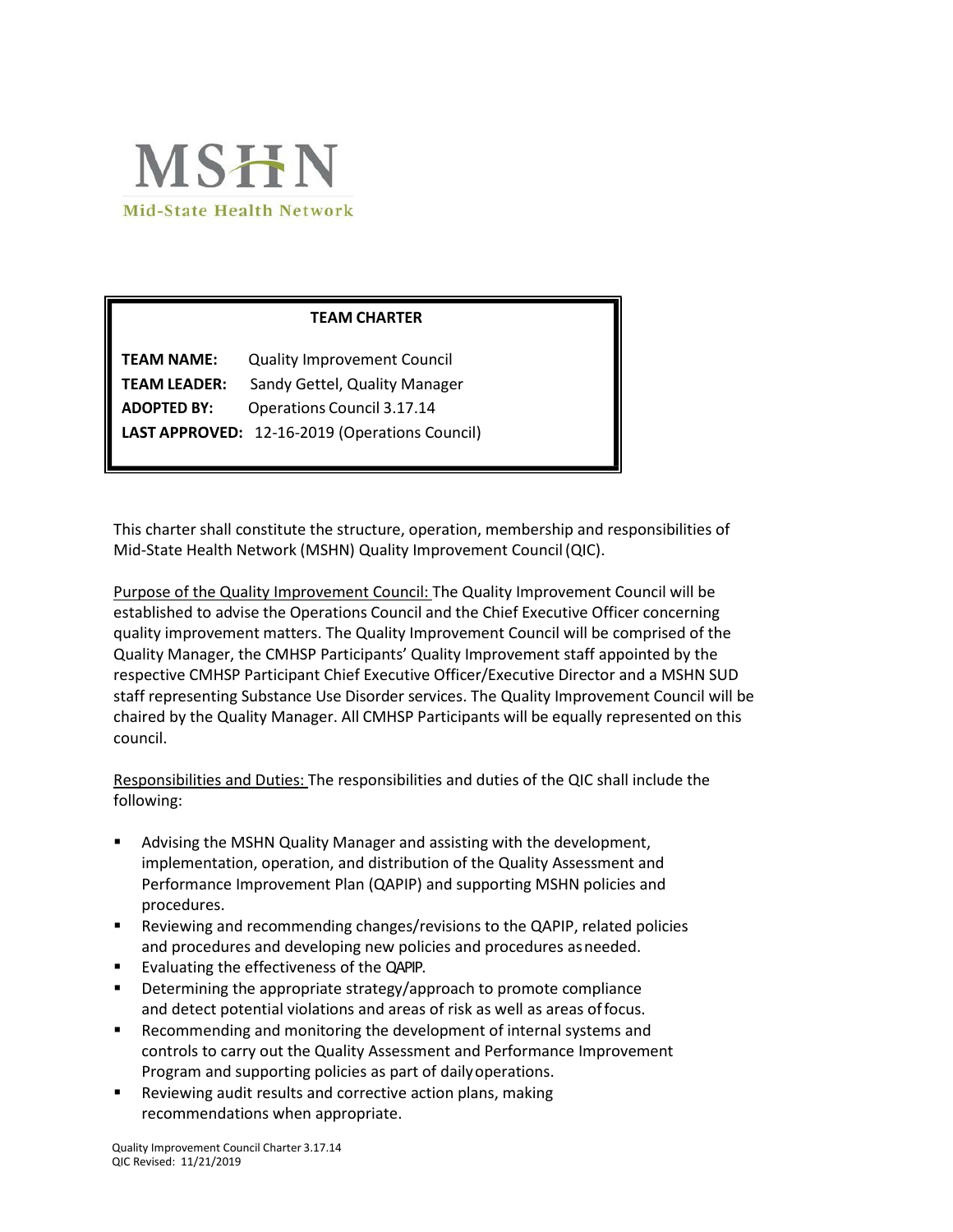# Decision-Making Context and Scope:

General Decision-Making Process: Consensus shall be the primary mode of decision making and efforts shall be made to extend dialogue and gather information toward consensus to the extentpossible.

Should consensus not be achieved, any member of the QIC may call for a vote of the members. A vote of the body is not binding on the MSHN Quality Manager, rather it is used to further inform as to the strength of the member's position on the subject. Any decision made subsequent to a vote of the QIC, including any items referred to the MSHN Quality Manager who will report to the MSHN CEO and the Operating Council (OC), shall reflect both the majority and minority opinions on that matter. The Quality Manager shall inform the Director of Customer Service, Compliance and Quality Improvement, who shall inform the MSHN CEO and/or OC members of the final decision/recommendation before further action istaken.

# Defined Goals, Monitoring, Reporting and Accountability

The QIC shall establish metrics and monitoring criteria to evaluate progress on the following primary goals:

- Implementation of the Quality Assessment and Performance Improvement Plan (QAPIP),
- Implementation of the action plans related to the Application for Participation (AFP);
- Performance Measures included within the QAPIP as required by MDHHS and identified through Operations Council;
- Improvement efforts as it relates to external reviews including but not limited to the External Quality Reviews and MDHHS reviews;
- Compliance and oversight of the above identifiedareas.

Additionally, the QIC seeksto assess and achieve the following secondary goals:

- Retained function contracts achieved defined results;
- Collaborative relationships are retained;
- Reporting progress through Operations Council;
- Regional collaboration regarding expectations and outcomes;
- Efficiencies are realized through standardization and performance improvement; and
- Benefits are realized through our collective strength.

# Membership

- a. CMHSP designees become members of the Quality Improvement Council through appointment by their respective CEO or Executive Director.
- b. Substance Use Disorder Services representative is appointed by MSHN
- c. Membership shall be representative of the MSHN Region with each CMHSP having onevote (MSHN SUD representative is a non-voting member).
- d. Alternates may attend and speak with the power granted by their appointed CMHSP member.
- e. Others in attendance are by invitation (not regularly attending), should have a clearly defined purpose for attendance, are not intended to offer commentary on other agenda topics, and shall be excused when they have completed their purpose for meeting attendance. Subject matter expert (SME) may be invited by the QIC for a specific agenda topic and shall only participate during the related topic.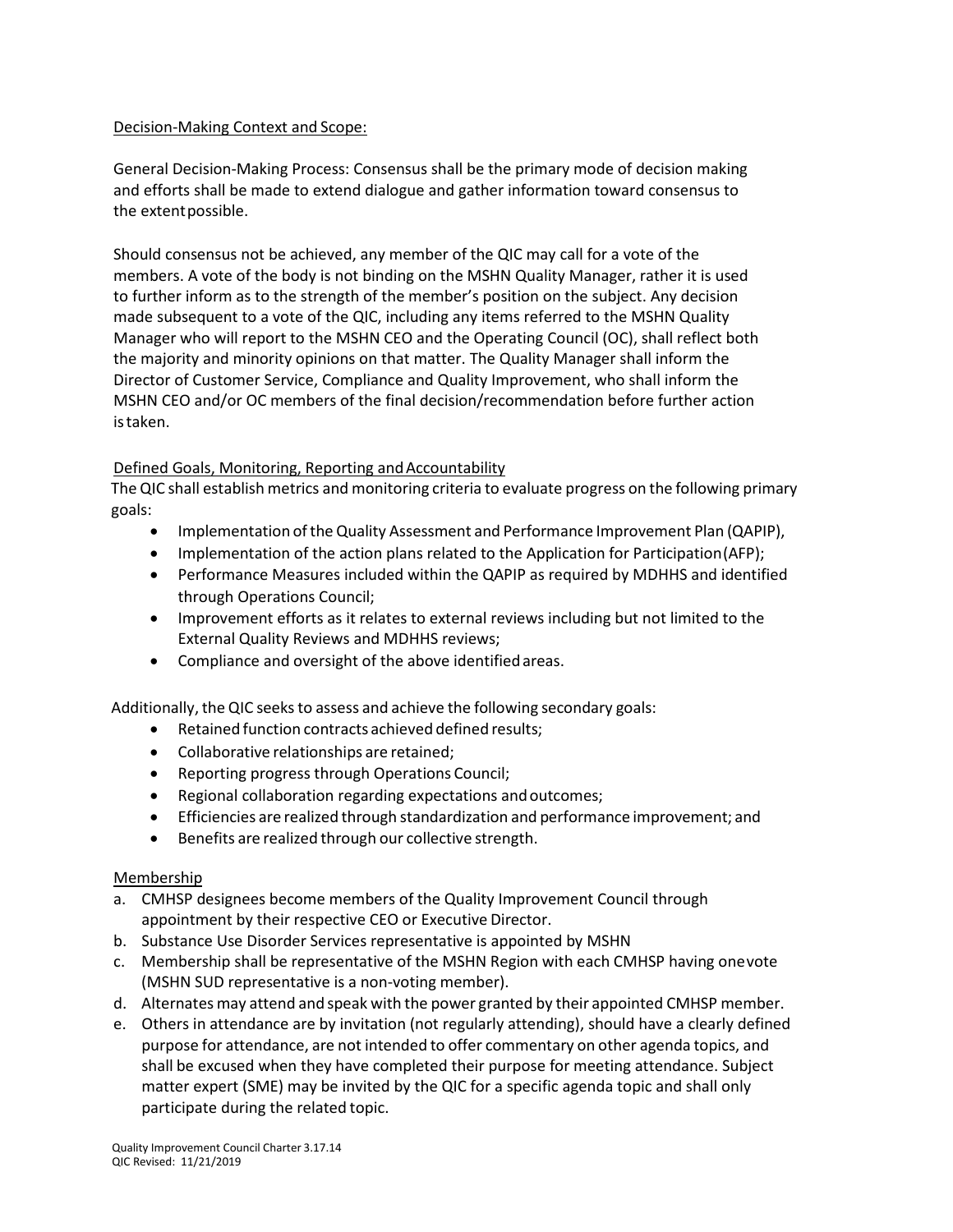# Roles and Responsibilities

- a. Chairperson Prepares the agenda, runs the meeting and maintains order; serves as the point of contact for the committee; is accountable for representing the committee and making reports on behalf of the committee.
- b. Recorder –The recorder shall capture discussions, problem solving and planning of the committee in an unbiased manner and shall prepare minutes following eachmeeting.
- c. Member An appointed participant of the committee selected based on content/process expertise/interest or customer/supplierrepresentation.
- d. Subject Matter Experts (SME's) Individuals may participate in a council/committee meeting for the purpose of providing information, consultation, etc. Participation as a subject matter expert does not constitute authority to participate in decision making. Subject matter experts should typically leave once their expressed purpose is complete.

Member Conduct/Ground Rules: Members of the MSHN QIC seek a meeting culture that is professional, productive, and comfortable. To that end, the following ground rules have been adopted:

- 1. Respect of others
	- Only one person speaks at a time; no one will interrupt while someone isspeaking.
	- Each person expresses their own views, rather than speaking for others at the table or attributing motives to them.
	- No sidebars or end-runs.
	- Members will avoid grandstanding (i.e., extended comments/speaking), so that everyone has a fair chance to speak.
	- No personal attacks. "Challenge ideas, not people."
	- Everybody will seek to focus on the merits of what is being said, making a good faith effort to understand the concerns of others. Questions of clarification are encouraged. Disparaging comments are discouraged.
	- Each person will seek to identify options or proposals that represent shared interests, without minimizing legitimate disagreements. Each person agrees to do their best to take account of the interests of the group as a whole.
- 2. Meeting Efficiency
	- The agenda and related materials will be distributed to the QIC one week in advance of the meeting.
	- Members are prepared for the agenda content and have completed related assignments on time.
	- Everybody agrees to make a strong effort to stay on track with the agenda and to move the deliberations forward.
	- Members share equally in the work of the body.
- 3. Decision Making
	- Members are respectful of the defined decision-making protocol and support decisions made of the body even when presenting a minority view.
	- Each person reserves the right to disagree with any proposal and accepts responsibility for offering alternatives that accommodates their interests and the interests ofothers.